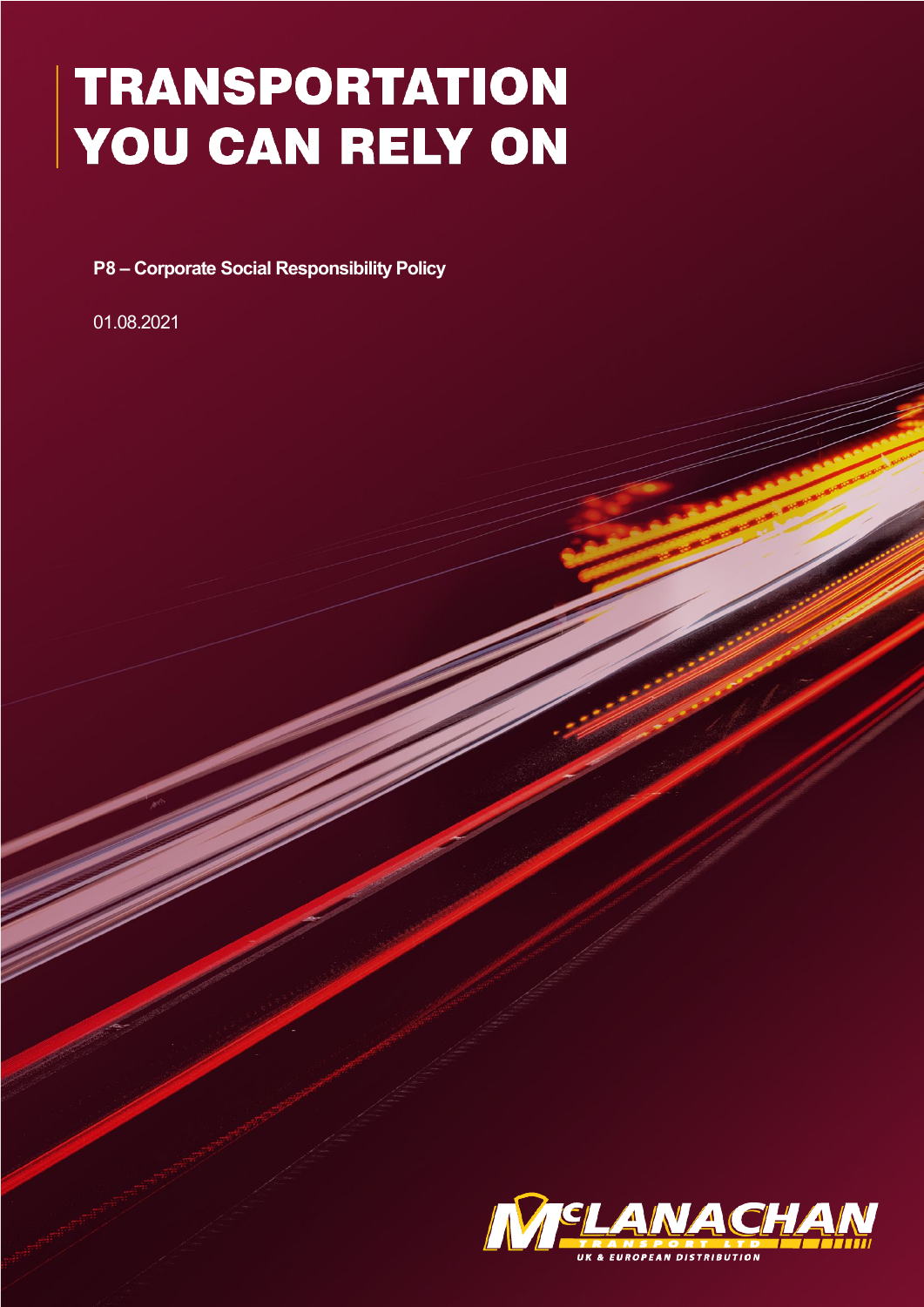## **P8 – Corporate Social Responsibility Policy**

77 J J J

McLanachan Transport Limited recognises that its activities and operations have a significant impact on the wider social, environmental and economic well-being of the areas in which we operate.

As a member of the business community, we recognise our Corporate Social Responsibility (CSR) commitments in our various roles, which include producer, employer and consumer.

We continually ensure that we conduct our business operations and relationships according to rigorous ethical, professional and legal standards.

In addition to compliance with current industry legislation, our policies and codes of conduct encourage high standards of corporate behaviour in areas such as the environment, health and safety and equal opportunities, both for our staff and with those into whom they may come into contact.

We aim to reduce any negative impact of our business operations and encourage a positive contribution through appropriate health and safety and environmental policies and objectives, through effective management leadership and throughout all our people.

We firmly believe that CSR is much more than a box-ticking exercise and we are passionate about our business, allowing us to make a difference for people. We are continually engaging communities through local liaison and sponsorship of local events, community groups, youth groups and sports teams.

We aim to manage our employees openly, honestly and impartially and to be a responsible employer, adopting values and standards designed to help guide our staff in their conduct and business relationships.

Our CSR approach expands to our partners and supplier community and we encourage them, where possible in their dealings with us, to deliver impactful CSR activities.

We are committed to having a thoroughly trained and competent workforce and actively promote vocational training for our employees, as well as driving their thought process to assist others.

> McLanachan Transport Ltd 2 Grays Road Green Elms Industrial Estate Uddingston G71 6ET T +44 (0)1698 813248